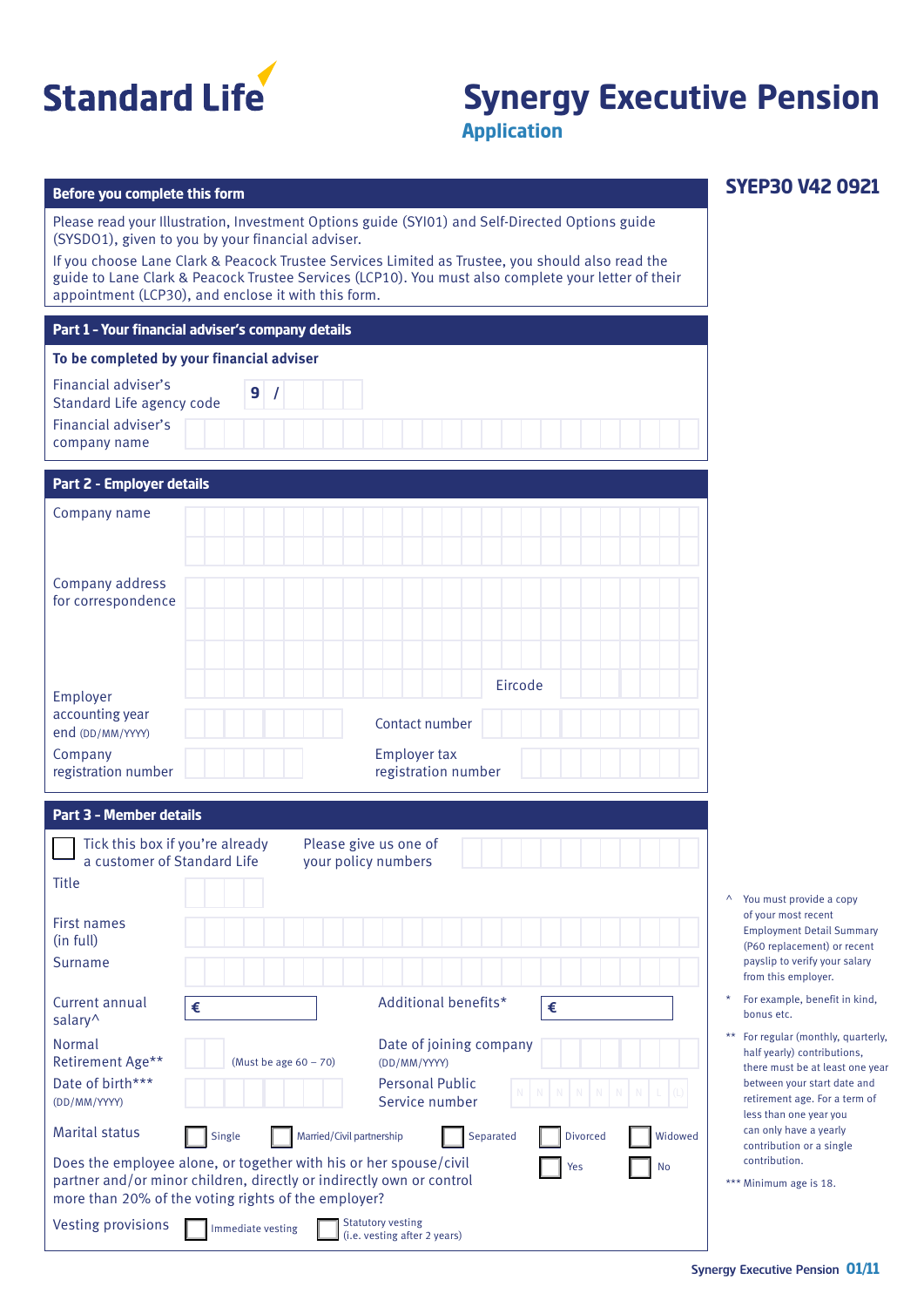| <b>Part 4 - Pension contribution details</b>                                                                                                                                                         |                                                                     |                                                                     |                                                                     |                                                                                                             |
|------------------------------------------------------------------------------------------------------------------------------------------------------------------------------------------------------|---------------------------------------------------------------------|---------------------------------------------------------------------|---------------------------------------------------------------------|-------------------------------------------------------------------------------------------------------------|
| <b>Regular contribution</b>                                                                                                                                                                          |                                                                     |                                                                     |                                                                     |                                                                                                             |
| Employer<br>€                                                                                                                                                                                        |                                                                     | <b>Member Additional</b><br><b>Voluntary Contributions</b>          | €                                                                   |                                                                                                             |
| Payable by<br>Monthly                                                                                                                                                                                | Quarterly<br>direct debit<br>direct debit                           | Half-yearly<br>direct debit                                         | Yearly<br>Yearly<br>direct debit<br>cheque                          |                                                                                                             |
| Date of first regular<br>contributions<br>(DD/MM/YYYY)                                                                                                                                               |                                                                     |                                                                     |                                                                     |                                                                                                             |
| <b>Single contribution</b>                                                                                                                                                                           |                                                                     |                                                                     |                                                                     | The minimum contribution                                                                                    |
| <b>Employer single</b><br>€<br>contribution                                                                                                                                                          |                                                                     | Member single AVC                                                   | €                                                                   | (employer and AVCs combined)<br>is €175 each month, €525<br>each quarter, €1,050 each                       |
| Payable by<br>Cheque                                                                                                                                                                                 | <b>Bank Draft</b>                                                   | Direct credit*                                                      |                                                                     | half-year, €2,100 each year.<br>The minimum single                                                          |
| <b>Source of funds</b>                                                                                                                                                                               |                                                                     |                                                                     |                                                                     | contribution to set up a policy is<br>€5,000. Employer contributions                                        |
| Please give account details from where money was drawn                                                                                                                                               |                                                                     |                                                                     |                                                                     | must be 'meaningful'.                                                                                       |
| <b>Your International</b><br><b>Bank Account</b><br>Number (IBAN)                                                                                                                                    |                                                                     |                                                                     |                                                                     | Cheque or bank draft must<br>be drawn from employer's or<br>member's account.                               |
| Name on<br>your account                                                                                                                                                                              |                                                                     |                                                                     |                                                                     |                                                                                                             |
| * You should make your direct credit payment to Standard Life International,<br>IBAN: IE51 ULSB 985010 05292222, and quote reference: member surname,<br>first name, and date of birth (dd/mm/yyyy). |                                                                     |                                                                     |                                                                     |                                                                                                             |
| Does the member have any other pension arrangements (including other<br>pensions with Standard Life)?<br>If yes, please give details                                                                 |                                                                     |                                                                     | No<br>Yes                                                           | Please note that we'll be<br>unable to proceed if Part 5<br>is incomplete.<br>If the member has more than 3 |
|                                                                                                                                                                                                      | <b>Pension 1</b>                                                    | <b>Pension 2</b>                                                    | <b>Pension 3</b>                                                    | other retirement benefits, pleas<br>copy this part and complete for                                         |
| Sponsoring employer                                                                                                                                                                                  |                                                                     |                                                                     |                                                                     | each employment.                                                                                            |
| Normal retirement age                                                                                                                                                                                |                                                                     |                                                                     |                                                                     |                                                                                                             |
| Does this other pension<br>relate to a previous, same or<br>concurrent employment?                                                                                                                   | Previous<br>Same<br>Concurrent                                      | Previous<br>Same<br>Concurrent                                      | Previous<br>Same<br>Concurrent                                      |                                                                                                             |
| Scheme type<br>(i)                                                                                                                                                                                   | DC company scheme, AVC<br>scheme, PRSA AVC, buy<br>out bond or SSAS | DC company scheme, AVC<br>scheme, PRSA AVC, buy<br>out bond or SSAS | DC company scheme, AVC<br>scheme, PRSA AVC, buy<br>out bond or SSAS | $AVC = additional voluntary$<br>contribution                                                                |
| (ii)                                                                                                                                                                                                 | Personal pension (RAC)<br>or PRSA                                   | Personal pension (RAC)<br>or PRSA                                   | Personal pension (RAC)<br>or PRSA                                   | $DC = defined$ contribution<br>$DB = defined benefit$                                                       |
| (iii)                                                                                                                                                                                                | DB company scheme                                                   | DB company scheme                                                   | DB company scheme                                                   | $PRSA = personal retirement$<br>savings account                                                             |
| If (i), give current fund value                                                                                                                                                                      | €                                                                   | €                                                                   | €                                                                   | SSAS = small self-administered                                                                              |
| If (i) or (ii), give projected<br>fund at normal retirement age                                                                                                                                      | €                                                                   | €                                                                   | €                                                                   | scheme                                                                                                      |
| If (iii), give (a) date of leaving                                                                                                                                                                   |                                                                     |                                                                     |                                                                     |                                                                                                             |
| (b) pension at date of leaving                                                                                                                                                                       | €<br>pa                                                             | €<br>pa                                                             | €<br>pa                                                             |                                                                                                             |
| (c) additional cash lump sum<br>at date of leaving                                                                                                                                                   | €                                                                   | €                                                                   | €                                                                   |                                                                                                             |
| (d) pension escalation                                                                                                                                                                               | €<br>pa                                                             | €<br>pa                                                             | €<br>pa                                                             |                                                                                                             |
|                                                                                                                                                                                                      |                                                                     |                                                                     |                                                                     |                                                                                                             |
| (e) spouse/civil partner's benefit<br>on death after retirement                                                                                                                                      | $\%$                                                                | $\%$                                                                | $\%$                                                                |                                                                                                             |

| $AVC = additional voluntary$ |
|------------------------------|
| contribution                 |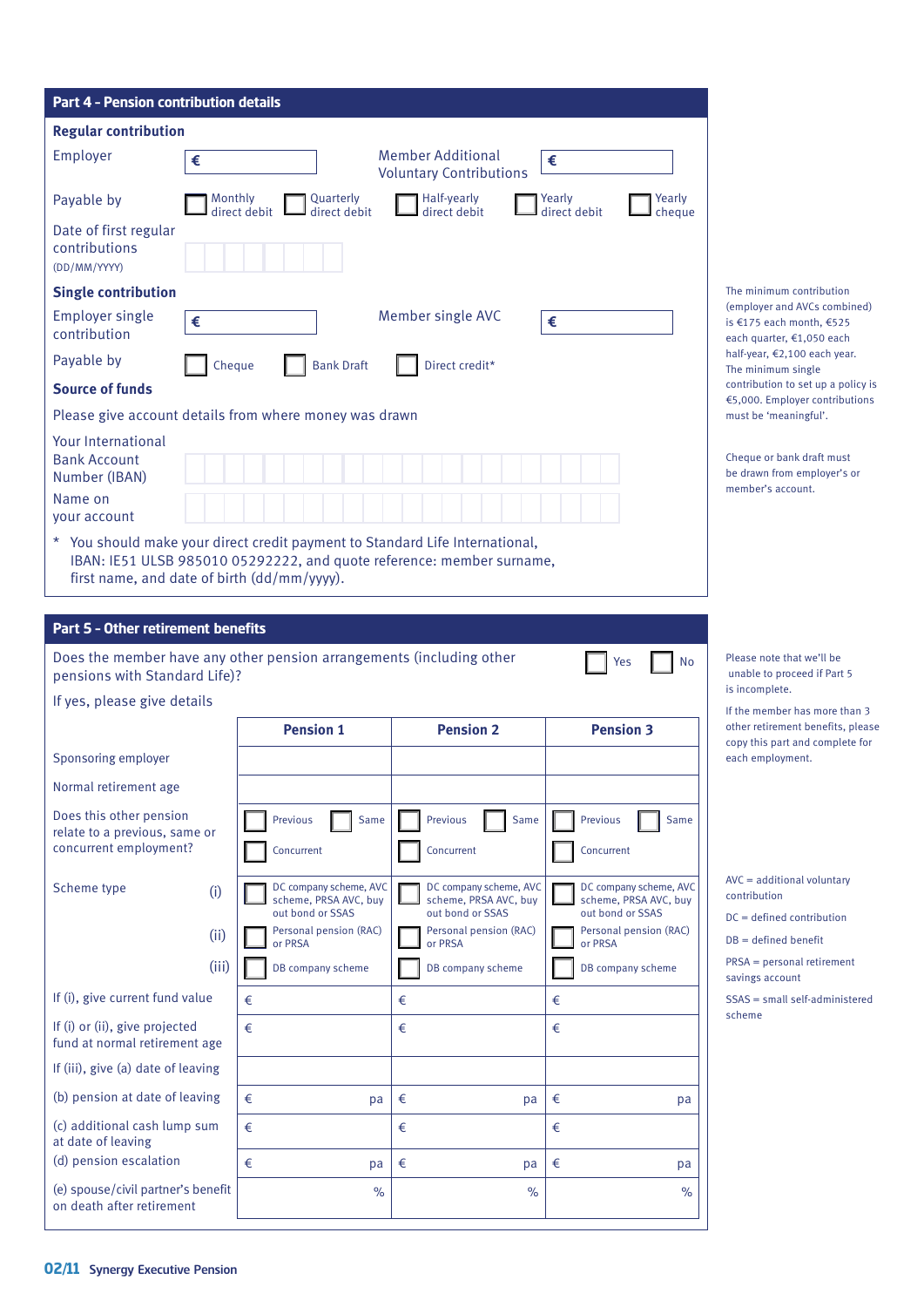|  | <b>Synergy Executive Pension 03/11</b> |  |  |  |
|--|----------------------------------------|--|--|--|
|--|----------------------------------------|--|--|--|

There are minimum investment amounts applied by the Deposit providers. Please see **www.standardlife.ie** for the minimums that apply.

| Part 6 - Your investment choice |  |  |
|---------------------------------|--|--|
|                                 |  |  |

**In order to complete this section, refer to the Investment Options guide (SYIO1) and the Self-Directed Options guide (SYSDO1)**

**Indicate how your total contributions as set out in Part 4 are to be allocated**

If you choose to invest in any of the Self-Directed Options, your investment will be initially placed in your policy's cash account. You must have enough money in this account to enable us to carry out your instructions and to pay the charges related to the Self-Directed Options that you have selected. Please refer to the Self-Directed Options guide (SYSDO1), or contact your financial adviser for further information.

**Funds €** and/or **Self-Directed Options €**

## **Funds**

| <b>Choose from the following Standard Life funds</b>      |      |                                               |      |                                                       |      |  |  |
|-----------------------------------------------------------|------|-----------------------------------------------|------|-------------------------------------------------------|------|--|--|
| Absolute Return Global<br><b>Bond Strategies (ARGBS)</b>  | %    | <b>Global Index</b><br>Fund 20                | %    | <b>MyFolio Market I</b>                               | $\%$ |  |  |
| <b>Asia Pacific Equity</b>                                | %    | <b>Global Index</b><br>Fund 40                | %    | <b>MyFolio Market II</b>                              | %    |  |  |
| <b>Cautious Managed</b>                                   | %    | <b>Global Index</b><br>Fund 60                | %    | <b>MyFolio Market III</b>                             | %    |  |  |
| China Equity                                              | %    | <b>Global Index</b><br>Fund 80                | $\%$ | <b>MyFolio Market IV</b>                              | %    |  |  |
| <b>Corporate Bond</b>                                     | %    | <b>Global Index</b><br><b>Fund 100</b>        | %    | <b>MyFolio Market V</b>                               | $\%$ |  |  |
| Diversified Income                                        | %    | <b>Global Inflation</b><br><b>Linked Bond</b> | %    | <b>North American</b><br>Equity                       | $\%$ |  |  |
| <b>Dynamic Multi-Asset</b><br>Growth                      | %    | <b>Global REIT</b>                            | %    | <b>Total Return Credit</b>                            | %    |  |  |
| <b>Euro Global Liquidity</b>                              | %    | <b>Global Smaller</b><br>Companies            | %    | <b>UK Equity</b>                                      | %    |  |  |
| <b>European Equity</b>                                    | %    | Japanese Equity                               | %    | <b>UK Smaller Companies</b>                           | %    |  |  |
| <b>European Ethical Equity</b>                            | %    | Managed                                       | %    | <b>Vanguard Emerging</b><br><b>Market Stock Index</b> | %    |  |  |
| <b>European Smaller</b><br>Companies                      | %    | Multi-Asset ESG                               | %    | <b>Vanguard Euro</b><br><b>Government Bond Index</b>  | %    |  |  |
| <b>Fixed Interest</b>                                     | $\%$ | <b>MyFolio Active I</b>                       | $\%$ | <b>Vanguard Eurozone</b><br><b>Stock Index</b>        | $\%$ |  |  |
| <b>Global Absolute Return</b><br><b>Strategies (GARS)</b> | %    | <b>MyFolio Active II</b>                      | %    | <b>Vanguard Global</b><br><b>Bond Index</b>           | $\%$ |  |  |
| <b>Global Corporate</b><br><b>Bond SRI</b>                | %    | <b>MyFolio Active III</b>                     | $\%$ | <b>Vanguard Global</b><br><b>Corporate Bond Index</b> | $\%$ |  |  |
| <b>Global Equity</b>                                      | %    | <b>MyFolio Active IV</b>                      | %    | <b>Vanguard Global</b><br><b>Stock Index</b>          | %    |  |  |
| <b>Global Equity Impact</b>                               | %    | <b>MyFolio Active V</b>                       | %    | Vanguard US 500<br><b>Stock Index</b>                 | %    |  |  |

| <b>Self-Directed Options</b> |                           |                      |
|------------------------------|---------------------------|----------------------|
| <b>Deposits</b>              |                           |                      |
| Deposit provider             | Deposit amount $\epsilon$ | Deposit account term |
|                              |                           |                      |
|                              |                           |                      |
|                              |                           |                      |
|                              |                           |                      |

If you have more than one contribution type (for example a €10,000 single contribution, plus a monthly contribution of €250), **and** you have a different investment choice for each, please copy this section and complete it for each contribution.

If you wish to invest in funds, indicate the relevant percentage in the table below. For example, if you indicated above that you wish to invest €10,000 in funds, and you want all of this amount to be invested in the Standard Life Managed Fund, you would insert **100%** beside **Managed**.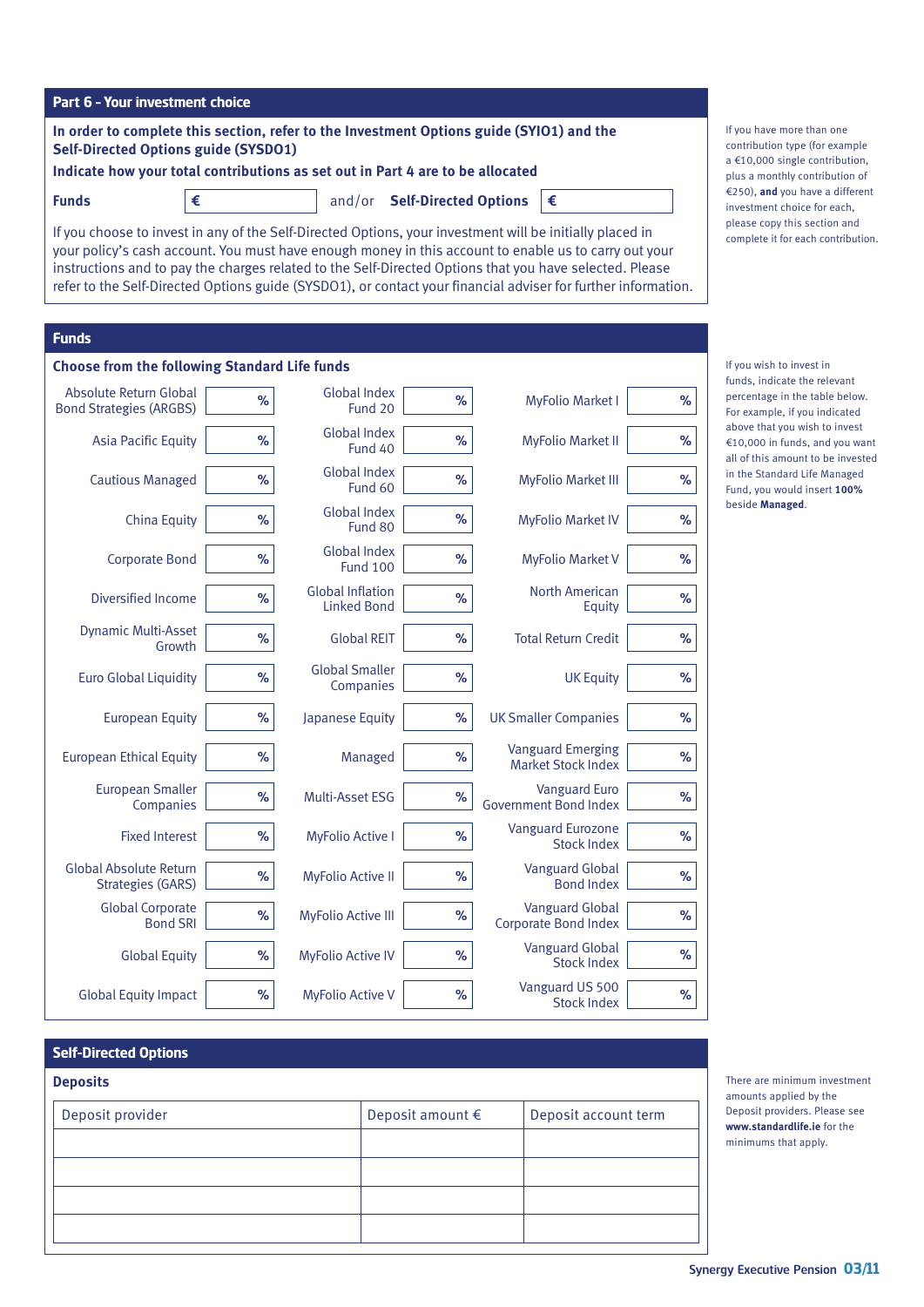| <b>Self-Directed Options continued</b>                                                                                                                                                                                                                                                                                                                                                                                                                                                                                                                            |                                                                        |
|-------------------------------------------------------------------------------------------------------------------------------------------------------------------------------------------------------------------------------------------------------------------------------------------------------------------------------------------------------------------------------------------------------------------------------------------------------------------------------------------------------------------------------------------------------------------|------------------------------------------------------------------------|
| <b>Execution only stockbroking</b><br>Tick this box if you are selecting execution only stockbroking. We will pass your details to<br>Stocktrade who will contact you directly.                                                                                                                                                                                                                                                                                                                                                                                   |                                                                        |
| Tick this box if you want to set up a Stocktrade online account now to deal or view (Stocktrade<br>account charges will apply)^<br>Tick this box if you're an Irish national. If you're not, or you have dual nationality/citizenship,                                                                                                                                                                                                                                                                                                                            | ^ Stocktrade \<br>address give<br>up your onli                         |
| please give details                                                                                                                                                                                                                                                                                                                                                                                                                                                                                                                                               | additional c<br>each deal ar                                           |
| Member's<br>nationality<br><b>National client</b>                                                                                                                                                                                                                                                                                                                                                                                                                                                                                                                 | email or fax.<br>* This could b                                        |
| identifier*                                                                                                                                                                                                                                                                                                                                                                                                                                                                                                                                                       | number or p<br>code, deper                                             |
| Your occupation                                                                                                                                                                                                                                                                                                                                                                                                                                                                                                                                                   | For example<br><b>National Ins</b>                                     |
| Please indicate which income band applies to you                                                                                                                                                                                                                                                                                                                                                                                                                                                                                                                  | For other co<br>Execution-of                                           |
| Under €20,000<br>€20,000 to €34,999<br>€35,000 to €49,999<br>€50,000 to €74,999<br>€75,000+                                                                                                                                                                                                                                                                                                                                                                                                                                                                       | form (SYEOS                                                            |
| You'll also need to attach copies of one of each of the following:                                                                                                                                                                                                                                                                                                                                                                                                                                                                                                |                                                                        |
| Proof of identity, for example<br>Proof of address, for example<br>and                                                                                                                                                                                                                                                                                                                                                                                                                                                                                            | <b>Current means</b><br>recent means                                   |
| • Current passport<br>• Recent bill (electricity, phone or gas)                                                                                                                                                                                                                                                                                                                                                                                                                                                                                                   | 6 months.                                                              |
| • Current EU or UK driving licence<br>Recent statement (bank or credit union)<br>Recent document from Revenue or Dept<br>of Social Protection                                                                                                                                                                                                                                                                                                                                                                                                                     | If you don't ha<br>particular doc<br>us or your fina<br>about alternat |
| You are only allowed to trade in investments that are permitted by Standard Life. If it comes to<br>our attention that you have bought non-permitted investments, we will instruct Stocktrade to sell<br>those investments. In these circumstances, your policy will be charged the cost of selling those<br>investments. If you are uncertain as to whether a particular investment is permitted, contact your<br>financial adviser or Standard Life.                                                                                                            |                                                                        |
| Authorising Standard Life to accept instructions from your financial adviser on your behalf                                                                                                                                                                                                                                                                                                                                                                                                                                                                       | Please speak                                                           |
| Note that we will only accept instructions from authorised persons once we are satisfied that we<br>have verified the identity of the authorised person, and it is the responsibility of the authorised<br>person and/or yourself to verify that your instructions have been carried out properly.<br>I authorise Standard Life to accept instructions from my financial adviser named in Part 1, to buy or<br>sell Funds and Deposits under this policy.<br>This authorisation will apply until Standard Life receives a written instruction from me changing or | financial advis<br>this section.                                       |
| withdrawing my authorisation.<br><b>Trustees</b>                                                                                                                                                                                                                                                                                                                                                                                                                                                                                                                  |                                                                        |
| signatures                                                                                                                                                                                                                                                                                                                                                                                                                                                                                                                                                        | <b>Signature</b>                                                       |
| <b>Date</b><br>(DD/MM/YYYY)                                                                                                                                                                                                                                                                                                                                                                                                                                                                                                                                       |                                                                        |
| <b>Member</b><br>signature                                                                                                                                                                                                                                                                                                                                                                                                                                                                                                                                        | <b>Signature</b>                                                       |
| <b>Date</b><br>(DD/MM/YYYY)                                                                                                                                                                                                                                                                                                                                                                                                                                                                                                                                       | Member's sign<br>required if you                                       |

- $\wedge$  Stocktrade will use your email address given in Part 2 to set up your online account. An additional charge applies for each deal arranged by post,<br>email or fax.
- \* This could be your passport number or personal identity code, depending on country. For example, in UK, it's your National Insurance number. For other countries, see Execution-only stockbroking form (SYEOS1).

Current means not expired and recent means issued in the last 6 months.

If you don't have a particular document, talk to us or your financial adviser about alternatives.

Please speak to your financial adviser before signing this section.





#### Member's signature only required if you choose Lane Clark & Peacock Trustee Services as trustee.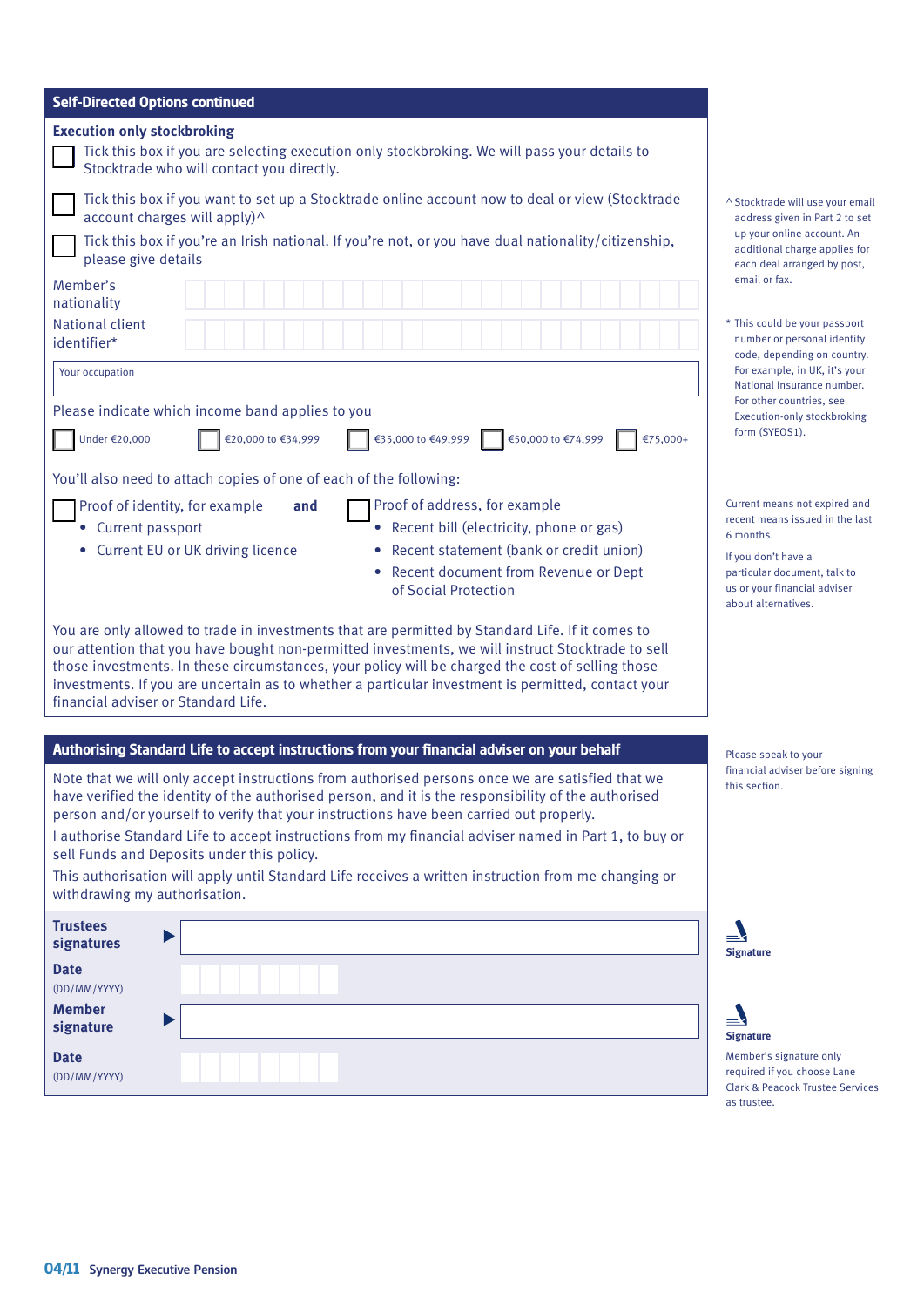| <b>Part 7 - Source of wealth</b>                                           |                     |                 |                                                                  |
|----------------------------------------------------------------------------|---------------------|-----------------|------------------------------------------------------------------|
| Tell us how you acquired the money you are investing. Tick all that apply. |                     |                 | In certain circumstances, we<br>may request further information. |
| Compensation payment<br>Inheritance                                        | Salary/bonus        | Sale of company |                                                                  |
| Lottery/betting win<br>Divorce settlement                                  | Sale of investments | <b>Savings</b>  |                                                                  |
| Policy claim/maturity<br>Gift                                              | Sale of property    |                 |                                                                  |
| Other                                                                      |                     |                 |                                                                  |
|                                                                            |                     |                 |                                                                  |

We may need to verify your identity and address to process your application. If you don't provide suitable documents/information to us, we may be required to stop processing and discontinue doing business with you. Similarly, after the policy is written, if we ask for up to date verification, we may not be allowed to carry out your instructions until it is provided.

## **Politically exposed persons**

We are required to identify politically exposed persons (PEPs) under anti-money laundering regulations.

A PEP is an individual who is, or has at any time in the last 12 months held one of the following positions, in Ireland or abroad:

- head of a state or government, or a minister
- member of a parliament or similar legislative body
- member of the governing body of a political party
- member of a supreme court, constitutional court or other high-level judicial body
- member of a court of auditors or board of a central bank
- an ambassador, chargé d'affaires or high-ranking officer in the armed forces
- member of an administrative, management or supervisory body of a state-owned enterprise
- director, deputy director, or member of the board of (or person performing the equivalent function in relation to) an international organisation

Are you, or any other party to this application, now, or previously been a

- politically exposed person (PEP)
- close relative of a PEP, or
- close business associate of a PEP?  $\blacksquare$  Yes  $\blacksquare$  No

If yes, please give details.

| Role* in policy      | <b>Role holder's</b><br>name | Role holder's<br>relationship to PEP | <b>PEP</b> | <b>Position held by</b><br>the PEP |
|----------------------|------------------------------|--------------------------------------|------------|------------------------------------|
| For example, trustee | Anne Murphy-Smith            | Daughter-in-law                      | Hugo Smith | Director, UK Post Office           |
|                      |                              |                                      |            |                                    |
|                      |                              |                                      |            |                                    |
|                      |                              |                                      |            |                                    |

If you are a PEP, or a close relative or close associate of a PEP, we must apply enhanced customer due diligence procedures. You may be required to provide additional information and documentation (such as your source of funds, wealth, and identity).

\*Trustee (including directors and principal shareholders of trustee services company) or member.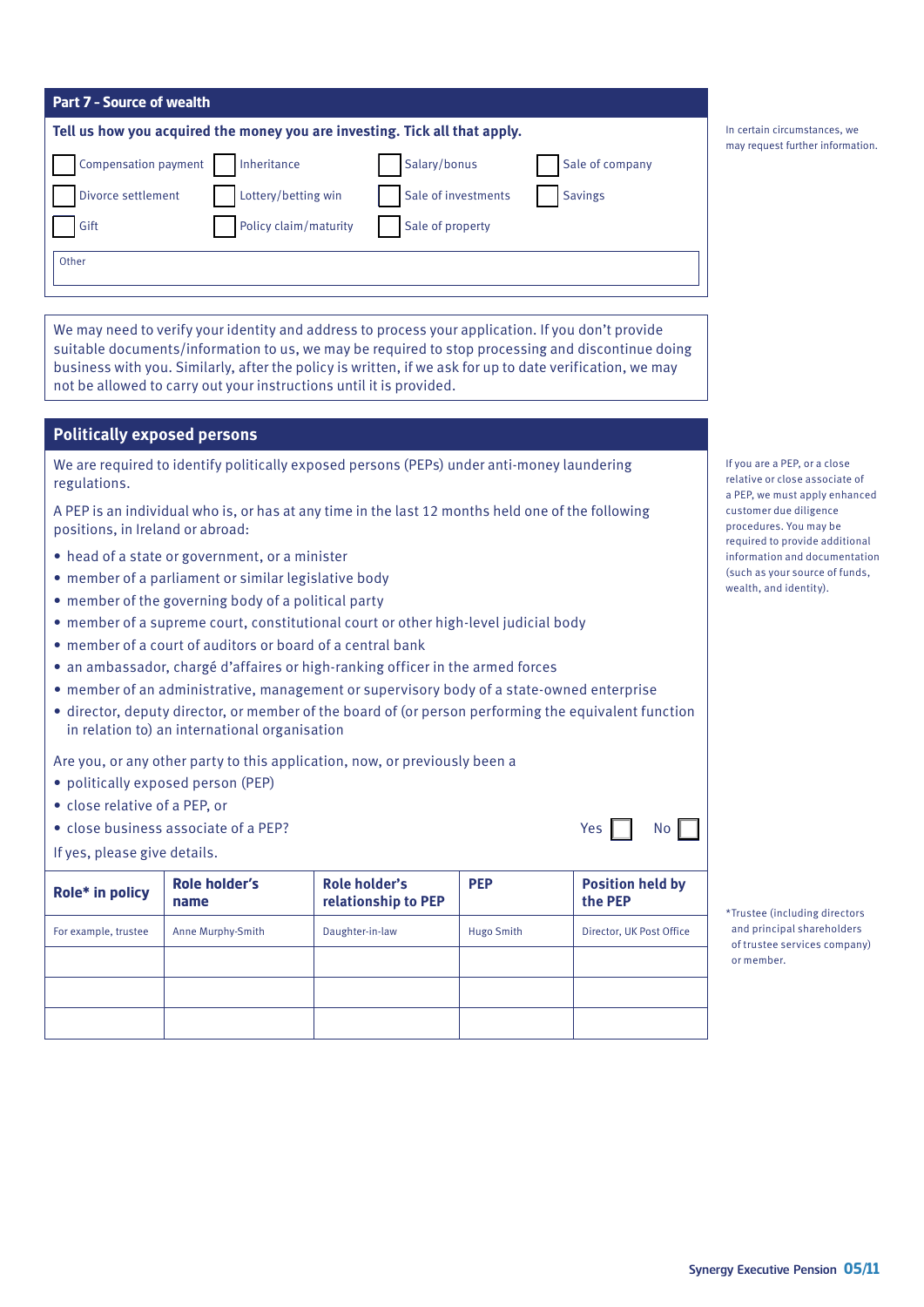### **Part 8 – Data Protection Notice - Using your personal information**

We will collect and use personal information about you such as your name, date of birth and address in order to provide this product or service and manage our relationship with you. It may be necessary as part of this product or service to collect and use personal information which is defined as 'sensitive' by data protection law. Any sensitive personal information will only be collected and used where it's needed to provide the product or service you have requested or to comply with our legal and regulatory obligations and where we have obtained your explicit consent to process such information.

To provide this product or service and meet our legal and regulatory obligations, we will keep your personal information and copies of records we create (for example, phone calls with us) while you are a customer of ours. Even when you no longer have a relationship with us, we are required to keep information for different legal and regulatory reasons. The length of time will vary and we regularly review our retention periods to make sure they comply with all laws and regulations.

The information collected may be shared with other parts of the Phoenix Group and other companies we work with to support us in the provision of the product or service you have with us. We may also share your information with our regulators (for example, the Central Bank of Ireland), the Revenue Commissioners, your financial adviser, and for applicable products and services, your employer where necessary and lawful to do so. Whenever we share your personal information, we will do so in line with our obligations to keep your information safe and secure.

The majority of your information is processed in Ireland. However, some of your information may be processed by us or the third parties we work with outside of the European Economic Area (EEA), including countries such as the UK and USA. Where your information is being processed outside of the EEA, we take additional steps to ensure that your information is protected to at least an equivalent level as would be applied by Irish data privacy laws, for example, we will put in place legal agreements with our third party suppliers and do regular checks to ensure they meet these obligations.

For more information on how we process your personal information and what your rights are, please read our Privacy Policy at **www.standardlife.ie/privacy** or write to the **Data Protection Officer, Standard Life, 90 St Stephen's Green, Dublin 2.**

We may make changes to this notice. If we do, we will update our Privacy Policy on **www.standardlife.ie/privacy**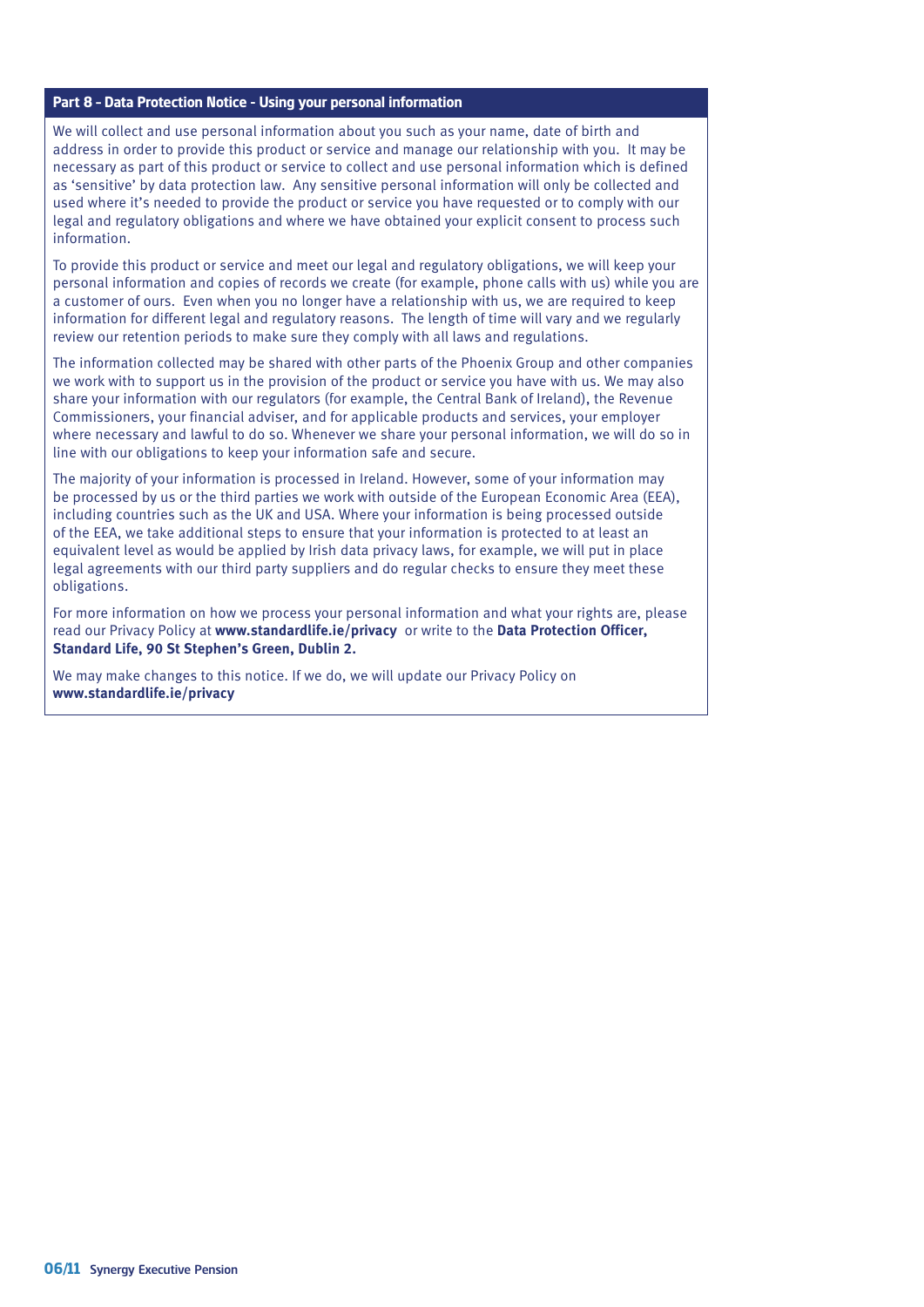| Part 9 - Your financial adviser's declaration                                                                                                                                                                                                |
|----------------------------------------------------------------------------------------------------------------------------------------------------------------------------------------------------------------------------------------------|
| To be completed by your financial adviser                                                                                                                                                                                                    |
| 1. I confirm that I will retain the appropriate evidence regarding any instructions I give to<br>Standard Life or any third party providers on behalf of my client.                                                                          |
| I want to be able to view my client's Stocktrade account online.<br>2.                                                                                                                                                                       |
| Email me at                                                                                                                                                                                                                                  |
| @                                                                                                                                                                                                                                            |
| 3. I have completed all checks to verify the identity, address, source of funds, and source of wealth of:                                                                                                                                    |
| Member's name                                                                                                                                                                                                                                |
|                                                                                                                                                                                                                                              |
| to the standards set out in the anti-money laundering and counter financing of terrorism<br>regulations, which will be forwarded to Standard Life on request*.                                                                               |
| 4. I have explored the available investment options with my client and taking into account their<br>circumstances, long term needs, age, attitude to risk, and product suitability, I am satisfied<br>that this policy is suitable for them. |
| <b>Commission details</b>                                                                                                                                                                                                                    |
| Please complete all four choices (i), (ii), (iii) and (iv), and if single contribution/transfer payment<br>also being made, (v) and (vi) as well:                                                                                            |
| Pricing option<br>(i)                                                                                                                                                                                                                        |
| F<br>B<br>D<br>G<br>H                                                                                                                                                                                                                        |
| For term to NRA $\geq 1$<br>For term to NRA $\geq 1$<br>For term to NRA < 1<br>К<br>and < 5 complete years<br>and < 5 complete years<br>complete year                                                                                        |
| (ii) Regular Initial (% of premium)                                                                                                                                                                                                          |
| If Front: max 25.00%.<br>$\frac{9}{6}$<br><b>Nil</b><br>or<br>If Level or age 65+ max 5.00%.                                                                                                                                                 |
| (iii) Regular Renewal (% of premium)                                                                                                                                                                                                         |
| If Front: max 2.00%.<br>Nil<br>or                                                                                                                                                                                                            |
| If Level: max 5.00%.                                                                                                                                                                                                                         |
| (iv) Regular FBRC (% of fund)                                                                                                                                                                                                                |
| Nil<br>%<br>(Max 1.00%) payable Monthly<br>Quarterly<br>Half-yearly<br>Yearly<br>or                                                                                                                                                          |

rade will use your address to set up or add ient's policy to your online ial adviser account.

lose verification if f-Directed Option of cution-only .<br>ckbroking chosen.

ore information on g options, refer to Products tandard Life for financial rs (SYAPS).

| No commission is payable for a |
|--------------------------------|
| term of less than one year.    |

I chosen, and payable ncy not ticked, we'll pay  $\overline{\text{th}}$ ly.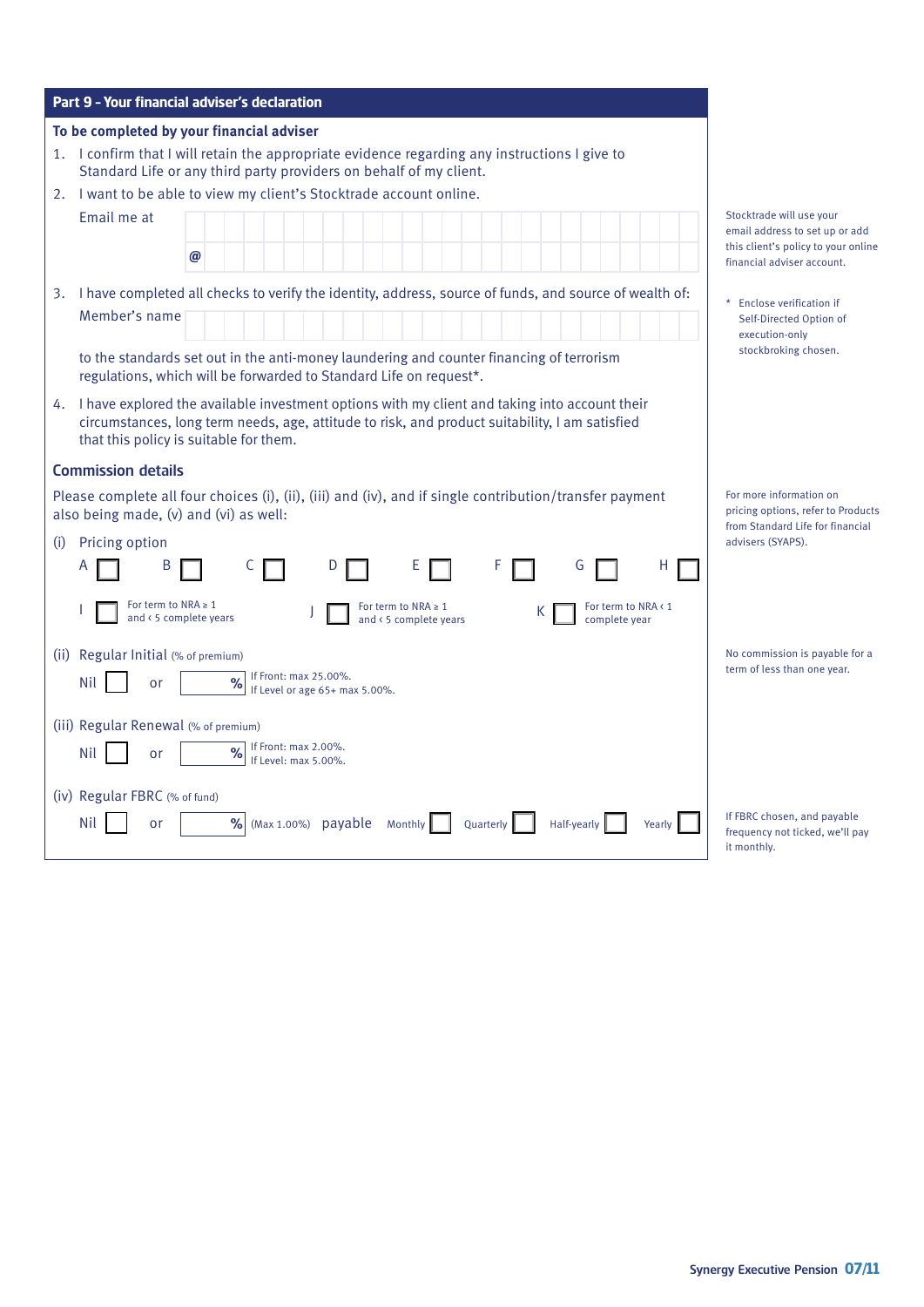| Part 9 - Your financial adviser's declaration continued                                                                                                                         |                                                                               |
|---------------------------------------------------------------------------------------------------------------------------------------------------------------------------------|-------------------------------------------------------------------------------|
| (v) Single/transfer Initial (% of premium)<br>$\frac{9}{6}$ (Max 5.00%)<br>Nil<br>or                                                                                            |                                                                               |
| (vi) Single/transfer FBRC (% of fund)<br>% (Max 1.00%) payable Monthly Quarterly<br>Nil<br>Half-yearly<br>Yearly<br>or<br><b>Financial adviser</b><br>Client<br>Issue policy to | If FBRC chosen, and payable<br>frequency not ticked, we'll pay<br>it monthly. |
| <b>Financial adviser</b><br>signature<br><b>Date</b><br>Financial adviser's name<br>(DD/MM/YYYY)<br>If there are questions relating to<br>this application, email me at         | $=$<br><b>Signature</b>                                                       |
| Special instructions and/or additional information                                                                                                                              |                                                                               |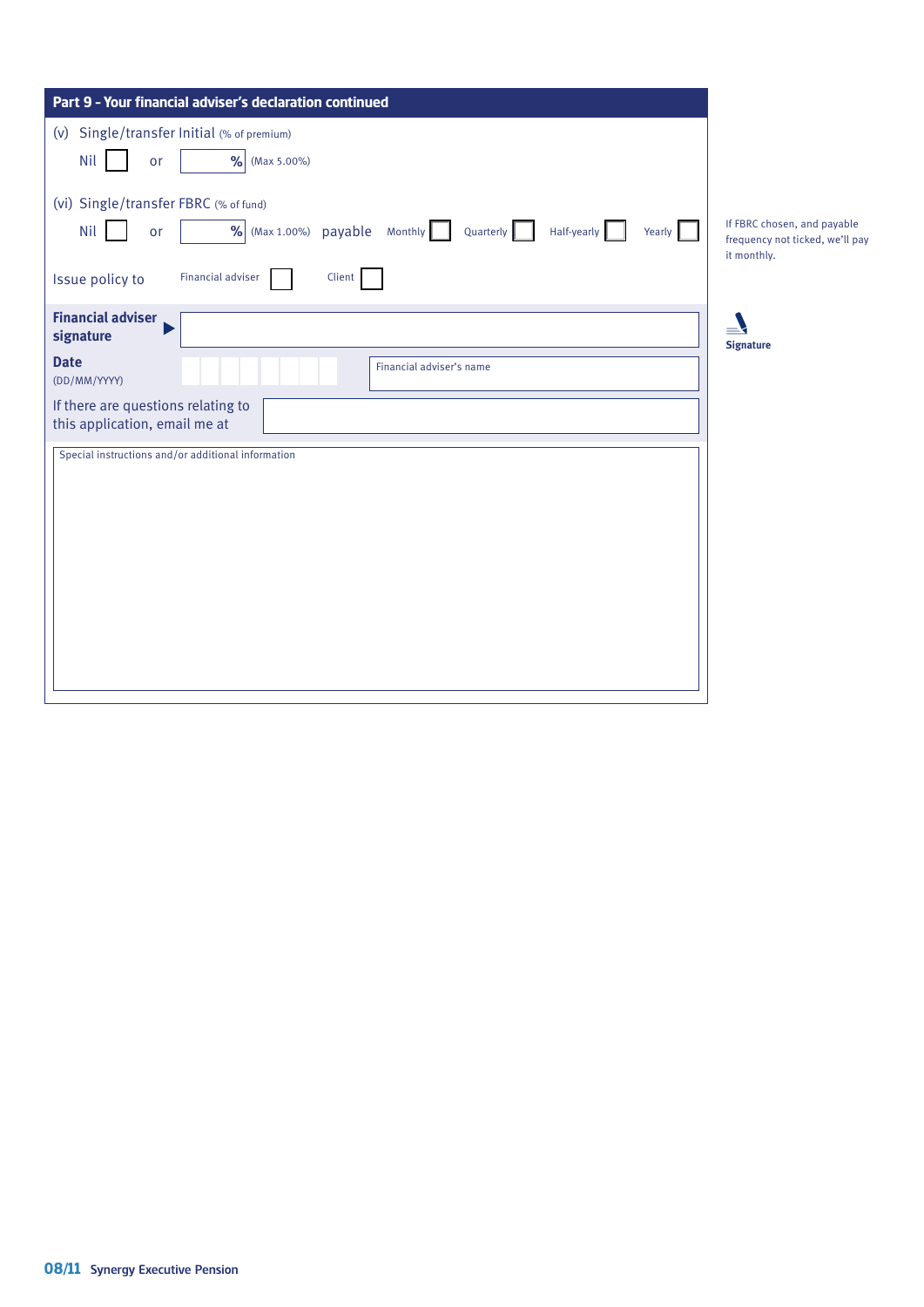## **Part 10 – Declaration**

#### **Please read carefully before signing.**

**WARNING: If you propose to enter into this executive pension contract in complete or partial replacement of any existing pension arrangement, please take special care to satisfy yourself that this executive pension contract meets your needs. In particular, please make sure that you are aware of the financial consequences of replacing your existing pension arrangement. Please take particular care if you are giving up any guarantees. If you are in doubt about this, please contact your financial adviser.**

#### **Member declaration**

- 1. I have read the Data Protection Notice (Part 8) and I agree that my personal information may be used for the purposes described.
- 2. I declare that the information provided in this and other related forms (if any) are true and correct to the best of my knowledge and belief.
- 3. I agree that a copy of this application can be treated as the original for all purposes.
- 4. I consent to Standard Life seeking relevant information relating to my past, present, future employments and pension arrangements from any employers, trustees, administrators or pension providers and I authorise the giving of such information.

#### **Employer and Trustees declaration**

- 1. We have read the Data Protection Notice (Part 8) and we agree that our personal information may be used for the purposes described.
- 2. We agree that a copy of this application can be treated as the original for all purposes.
- 3. We declare that the information provided in this and other related forms (if any) are true and correct to the best of our knowledge and belief.
- 4. We agree that the contract will be governed by the Synergy Executive Pension Rules (SYEPR), Policy Schedule and Policy Provisions (SYEP60), together with this Application Form and any associated statements or questionnaires submitted in connection with this application.
- 5. We appoint Standard Life as the registered administrator of this executive pension. However, should we wish to appoint an alternative registered administrator, we will notify Standard Life in accordance with, and subject to the terms of any other agreement between Standard Life and the Trustees in respect of pension schemes governed by the Synergy Executive Pension Rules (SYEPR) and Policy Provisions (SYEP60).

| <b>Member</b><br>signature                          |                                                                                                                                                                                                                                                                                                                                                                                                                                   | <b>Signature</b>                            |
|-----------------------------------------------------|-----------------------------------------------------------------------------------------------------------------------------------------------------------------------------------------------------------------------------------------------------------------------------------------------------------------------------------------------------------------------------------------------------------------------------------|---------------------------------------------|
| <b>Date</b><br>(DD/MM/YYYY)                         |                                                                                                                                                                                                                                                                                                                                                                                                                                   |                                             |
| <b>Employer</b><br>signature                        |                                                                                                                                                                                                                                                                                                                                                                                                                                   | <b>Signature</b>                            |
| <b>Date</b><br>(DD/MM/YYYY)                         |                                                                                                                                                                                                                                                                                                                                                                                                                                   |                                             |
| Trustees* of<br>pension scheme<br><b>signatures</b> |                                                                                                                                                                                                                                                                                                                                                                                                                                   | <b>Signature</b><br>* As listed in Part     |
| <b>Date</b><br>(DD/MM/YYYY)                         |                                                                                                                                                                                                                                                                                                                                                                                                                                   |                                             |
| Trustees' email                                     |                                                                                                                                                                                                                                                                                                                                                                                                                                   | We may use your er                          |
|                                                     | @                                                                                                                                                                                                                                                                                                                                                                                                                                 | manage your policy<br>want us to use it, le |
|                                                     | If you are receiving advice from a financial adviser, remember that the adviser is acting on your<br>behalf, not only by giving you advice, but also regarding how this form is filled in and sending us<br>this completed application and cheque in payment of any contribution. By filling in this form you are<br>applying to enter into a contract with Standard Life. This application will be the basis of this contract if |                                             |

it is accepted by us. A copy of this completed application and policy provisions will be sent to you on request. We will start the policy immediately or on the start date you have given us, whichever is later, and your policy documents will be issued. There may be a delay in collecting the first contributions while the direct debit is set up with your bank.

If there's outstanding information which prevents Revenue from approving this scheme within six months, we're required to return any contributions and transfer payments. The return of regular contributions won't include any investment growth or interest. The return of single contributions and transfer payments will include a deduction for any investment losses or interest charges.

To read our Privacy Policy, visit **www.standardlife.ie/privacy**

 $12.$ 

mail to help wou don't eave it blank.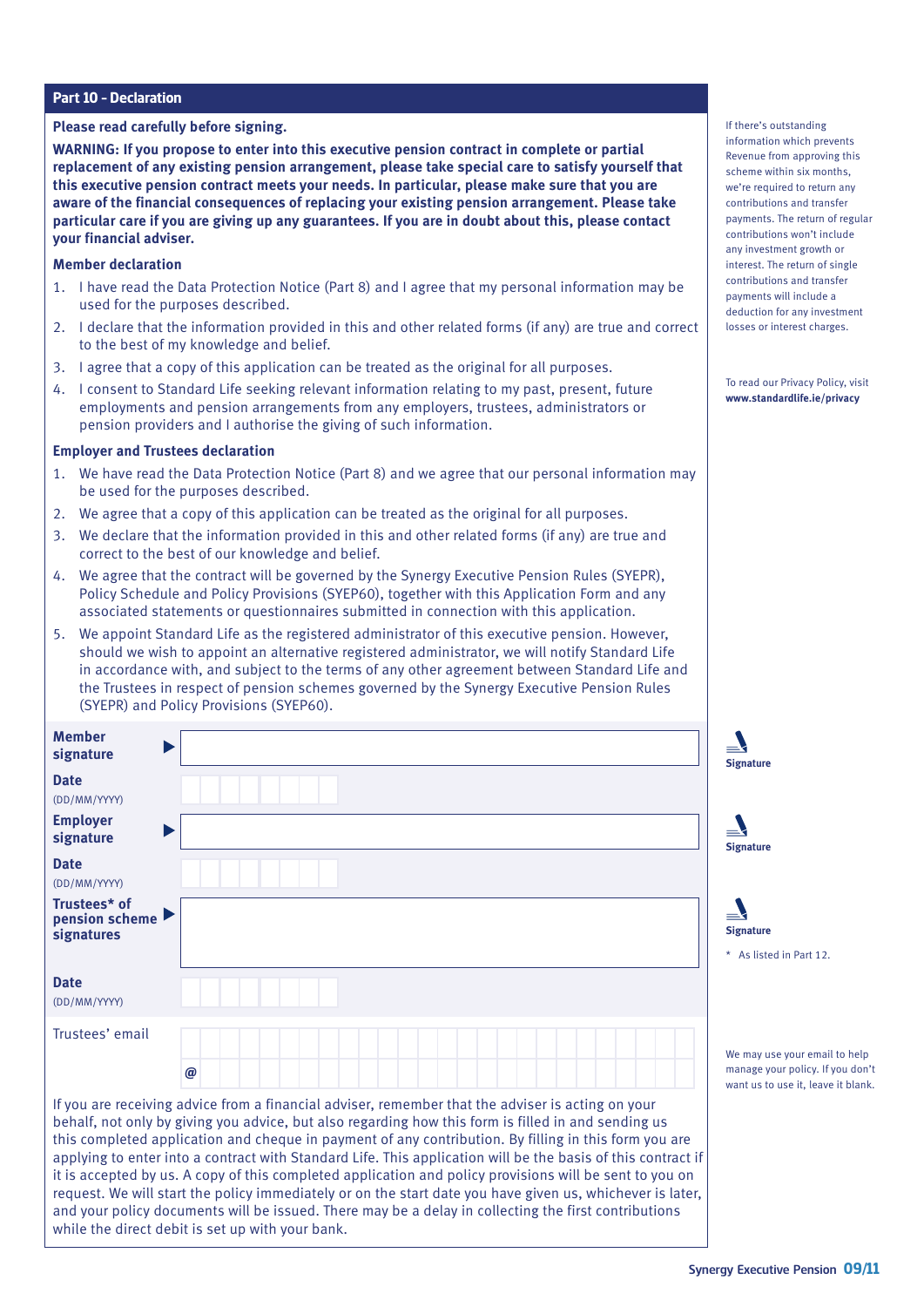| Part 11 - Letter of exchange                                                                                                                                                                                                                                                                                                                                                                                                                                                                                                                                                                                                                                                                                                                                                                                                                                                                                                                                                                                                                                                                                                                                                                                                                                                                     |  |  |  |                      |                   |  |     |                     |  |
|--------------------------------------------------------------------------------------------------------------------------------------------------------------------------------------------------------------------------------------------------------------------------------------------------------------------------------------------------------------------------------------------------------------------------------------------------------------------------------------------------------------------------------------------------------------------------------------------------------------------------------------------------------------------------------------------------------------------------------------------------------------------------------------------------------------------------------------------------------------------------------------------------------------------------------------------------------------------------------------------------------------------------------------------------------------------------------------------------------------------------------------------------------------------------------------------------------------------------------------------------------------------------------------------------|--|--|--|----------------------|-------------------|--|-----|---------------------|--|
| <b>Between</b><br>('The Employer')                                                                                                                                                                                                                                                                                                                                                                                                                                                                                                                                                                                                                                                                                                                                                                                                                                                                                                                                                                                                                                                                                                                                                                                                                                                               |  |  |  |                      |                   |  |     |                     |  |
| and<br>('The Member')                                                                                                                                                                                                                                                                                                                                                                                                                                                                                                                                                                                                                                                                                                                                                                                                                                                                                                                                                                                                                                                                                                                                                                                                                                                                            |  |  |  |                      |                   |  |     |                     |  |
| Letter date and start date of plan (DD/MM/YYYY)*                                                                                                                                                                                                                                                                                                                                                                                                                                                                                                                                                                                                                                                                                                                                                                                                                                                                                                                                                                                                                                                                                                                                                                                                                                                 |  |  |  |                      |                   |  |     |                     |  |
| Dear Member,                                                                                                                                                                                                                                                                                                                                                                                                                                                                                                                                                                                                                                                                                                                                                                                                                                                                                                                                                                                                                                                                                                                                                                                                                                                                                     |  |  |  |                      |                   |  |     |                     |  |
| The Employer has agreed to establish, with effect from the date of this letter, an executive pension<br>plan ('the Plan') with Standard Life to provide you ('the Member') with relevant pension benefits.<br>The Plan (to be known as the                                                                                                                                                                                                                                                                                                                                                                                                                                                                                                                                                                                                                                                                                                                                                                                                                                                                                                                                                                                                                                                       |  |  |  |                      |                   |  |     |                     |  |
|                                                                                                                                                                                                                                                                                                                                                                                                                                                                                                                                                                                                                                                                                                                                                                                                                                                                                                                                                                                                                                                                                                                                                                                                                                                                                                  |  |  |  |                      |                   |  |     |                     |  |
|                                                                                                                                                                                                                                                                                                                                                                                                                                                                                                                                                                                                                                                                                                                                                                                                                                                                                                                                                                                                                                                                                                                                                                                                                                                                                                  |  |  |  | P   e   n            | $s \mid o \mid n$ |  | Pla | $\lfloor n \rfloor$ |  |
| is established under irrevocable trusts as a retirement benefits scheme capable of approval by the<br>Revenue as an exempt approved scheme under Part 30, Chapter 1, Taxes Consolidation Act 1997.                                                                                                                                                                                                                                                                                                                                                                                                                                                                                                                                                                                                                                                                                                                                                                                                                                                                                                                                                                                                                                                                                               |  |  |  |                      |                   |  |     |                     |  |
| are named as trustees below, the Employer hereby appoints those persons as trustees of the Plan<br>and, as so testified by their signatures, those persons consent to act as trustees. To the extent<br>that persons have not been named as trustees in Part 12, the Employer hereby agrees to act as the<br>corporate and sole trustee of the Plan. The persons so named or the Employer as the case may be,<br>shall hereinafter be referred to as 'the Trustees', which expression shall include the trustees for the<br>time being of the Plan.                                                                                                                                                                                                                                                                                                                                                                                                                                                                                                                                                                                                                                                                                                                                              |  |  |  |                      |                   |  |     |                     |  |
| The power of appointing new trustees is vested in the Employer who may remove from office any<br>trustee for the time being appointed. Except where a corporate trustee is sole trustee, the number<br>of trustees shall not be less than two. Subject to the Rules of the Plan and any agreement with the<br>Trustees, a trustee of the Plan may resign. If, on the effective date of the resignation of a trustee<br>the number of trustees falls below the minimum number required, the Employer fails to appoint a<br>successor in office to a retiring trustee, the Employer shall become a trustee of the Plan immediately<br>on the effective date of the resignation of the trustee in question. Trustees shall do all such things<br>necessary to effect their appointment or removal as the case may be.<br>The Plan is governed by this letter, the application to which this letter is attached and the Standard<br>Life Synergy Executive Pension Rules ('the Rules')(SYEPR), a copy of which will be issued to you along<br>with the scheme documentation.<br>The Plan benefits will be provided by means of a contract or contracts with Standard Life, and the<br>benefits payable will be subject to the terms and conditions of the contract or contracts and to<br>the Rules. |  |  |  |                      |                   |  |     |                     |  |
| Please acknowledge receipt of this letter by signing below and returning it to me.<br>Yours faithfully,                                                                                                                                                                                                                                                                                                                                                                                                                                                                                                                                                                                                                                                                                                                                                                                                                                                                                                                                                                                                                                                                                                                                                                                          |  |  |  |                      |                   |  |     |                     |  |
| <b>Employer</b><br>signature                                                                                                                                                                                                                                                                                                                                                                                                                                                                                                                                                                                                                                                                                                                                                                                                                                                                                                                                                                                                                                                                                                                                                                                                                                                                     |  |  |  |                      |                   |  |     |                     |  |
| Authorised<br>signatory name in<br><b>BLOCK CAPITALS</b>                                                                                                                                                                                                                                                                                                                                                                                                                                                                                                                                                                                                                                                                                                                                                                                                                                                                                                                                                                                                                                                                                                                                                                                                                                         |  |  |  | <b>Position held</b> |                   |  |     |                     |  |
| I acknowledge receipt of this letter.                                                                                                                                                                                                                                                                                                                                                                                                                                                                                                                                                                                                                                                                                                                                                                                                                                                                                                                                                                                                                                                                                                                                                                                                                                                            |  |  |  |                      |                   |  |     |                     |  |
|                                                                                                                                                                                                                                                                                                                                                                                                                                                                                                                                                                                                                                                                                                                                                                                                                                                                                                                                                                                                                                                                                                                                                                                                                                                                                                  |  |  |  |                      |                   |  |     |                     |  |

his date must be the same date or earlier than the 1st egular contribution date i Part 4.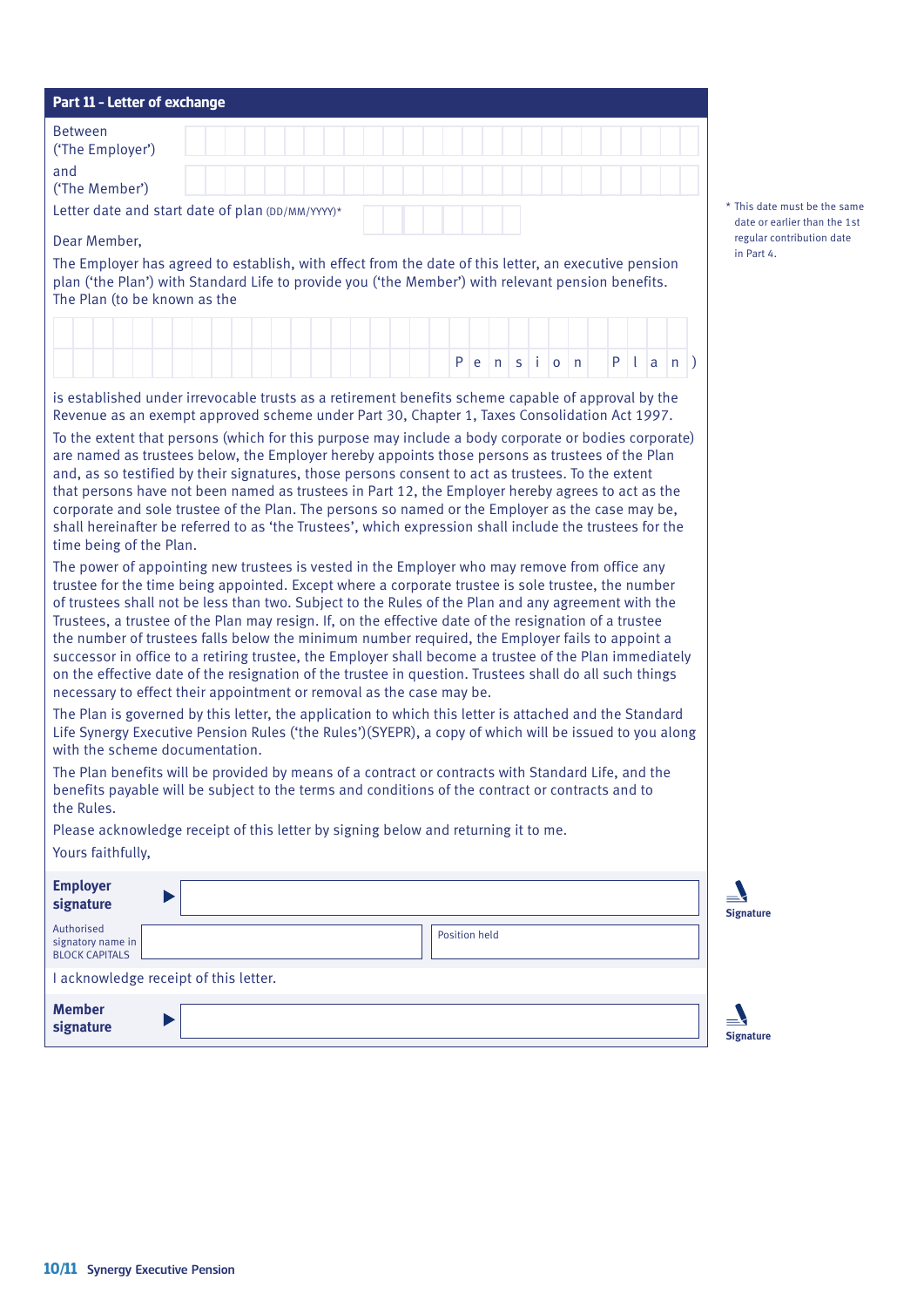| Part 11 - Letter of exchange continued                                       |  |
|------------------------------------------------------------------------------|--|
| Address for Plan correspondence<br>(Please tick or complete, as appropriate) |  |
| The Employer's address, as set out in Part 2                                 |  |
| <b>OR</b>                                                                    |  |
| Other trustee services company                                               |  |
| <b>OR</b>                                                                    |  |
| Member's<br>home address                                                     |  |
|                                                                              |  |
|                                                                              |  |
| Eircode                                                                      |  |
|                                                                              |  |

| Part 12 - Trustees                                                                                                                                                                                                                                                                                                                      |
|-----------------------------------------------------------------------------------------------------------------------------------------------------------------------------------------------------------------------------------------------------------------------------------------------------------------------------------------|
| The sole trustee is<br>(Please choose only one of the two options, and tick and/or complete, as appropriate)<br>Lane Clark & Peacock Trustee Services<br>Office 2<br><b>Grand Canal Wharf</b><br>South Dock Road<br><b>Dublin</b><br>D04 H583<br>Please also complete your letter of appointment (LCP30) and enclose it with this form. |
| <b>LCP signature</b><br>$\blacktriangleright$                                                                                                                                                                                                                                                                                           |
| <b>OR</b><br>Other trustee<br>services company<br>name, as sole<br>trustee<br>Company<br>registration<br>number<br><b>Address</b><br>Eircode                                                                                                                                                                                            |
| Signatures,<br>Þ<br>for and on<br><b>behalf of Other</b><br>trustee services<br>company                                                                                                                                                                                                                                                 |

If you choose Lane Clark & Peacock Trustee Services (LCP) as sole trustee: plan correspondence will normally be addressed to Lane Clark & Peacock Trustee Services, care of the member, at the member's chosen address (work or home). If you choose a different trustee services company: it will be addressed to The trustees of xxx Pension Plan, and sent to the Other trustee services company name and address set out in Part 12 (where xxx is the name of your plan).



Trustees (including directors of corporate trustee) need to satisfy minimum qualification, knowledge, and experience requirements under IORP II.

| <b>Signature</b> |
|------------------|

Calls may be monitored and/or recorded to protect both you and us and help with our training. Call charges will vary.

## (01) 639 7000 **www.standardlife.ie** customerservice@standardlife.ie

Standard Life International dac is regulated by the Central Bank of Ireland. Standard Life International dac is a designated activity company limited by shares and registered in Dublin, Ireland (408507) at 90 St Stephen's Green, Dublin D02 F653.